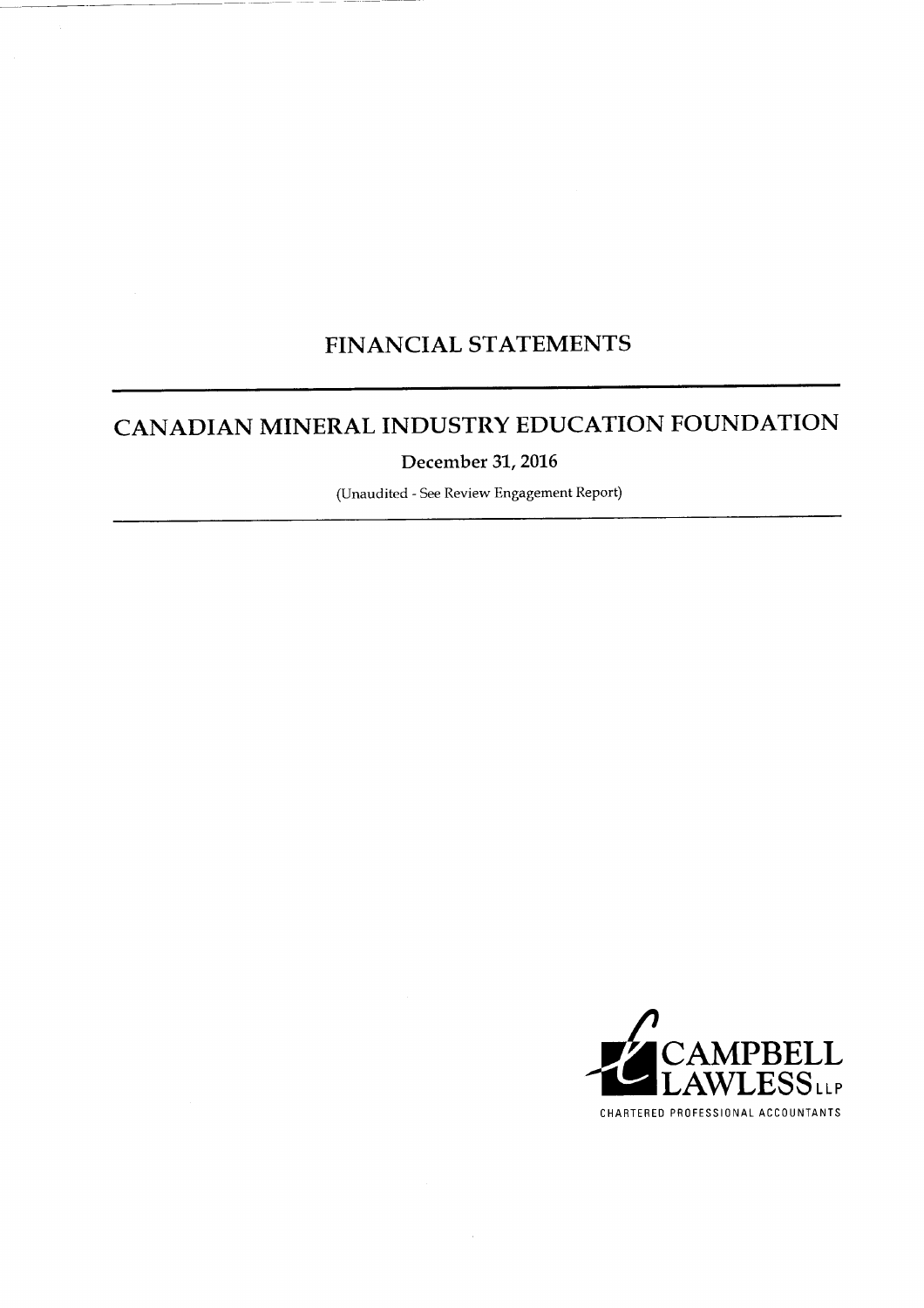# Canadian Mineral Industry Education Foundation<br>CONTENTS

## $S$  operations and changes in  $S$

Statement of cash flows 4 and 20 and 20 and 20 and 20 and 20 and 20 and 20 and 20 and 20 and 20 and 20 and 20

|                                                   | Page |
|---------------------------------------------------|------|
| <b>REVIEW ENGAGEMENT REPORT</b>                   |      |
| <b>FINANCIAL STATEMENTS</b>                       |      |
| Statement of financial position                   |      |
| Statement of operations and changes in net assets | 3    |
| Statement of cash flows                           | 4    |
| Notes to financial statements                     | 5    |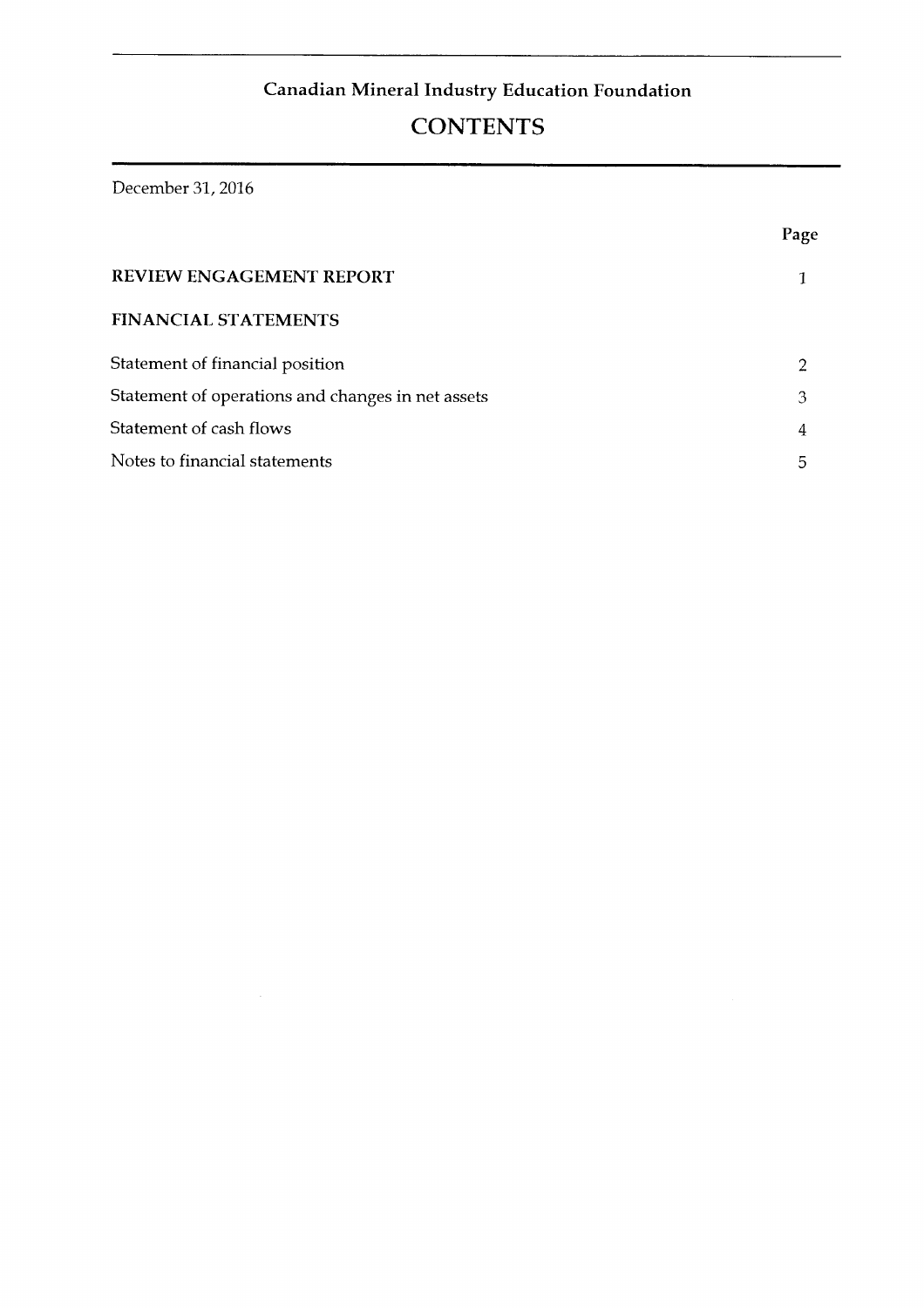

Brian J. Quinlan, CPA, CA Ann M. Donohue, CPA, CA Ryan Knight, CPA, CA

## inquiry, analytical procedures and discussion related to information supplied to us by the **REVIEW ENGAGEMENT REPORT**

A review does not constitute an audit and, consequently, we do not express an audit opinion on

#### To the Board of Directors of **Canadian Mineral Industry Education Foundation:**

We have reviewed the statement of financial position of Canadian Mineral Industry Education Foundation as at December 31, 2016 and the statements of operations and changes in net assets and cash flows for the year then ended. Our review was made in accordance with Canadian generally accepted standards for review engagements and, accordingly, consisted primarily of inquiry, analytical procedures and discussion related to information supplied to us by the Foundation.

A review does not constitute an audit and, consequently, we do not express an audit opinion on these financial statements.

#### **Basis for Qualified Opinion**

In common with many charitable organizations, the Foundation derives revenue from donations, the completeness of which is not susceptible of satisfactory review. Accordingly, our review of donation revenue was limited to the amounts recorded in the records of the Foundation and we were not able to determine whether any adjustments might be necessary to donation revenue, excess of expenses over revenue, assets and net assets.

#### Qualified Opinion

Based on our review, except for the possible effects of the matters described in the Basis for<br>Qualified Opinion paragraph, nothing has come to our attention that causes us to believe that these financial statements are not, in all material respects, in accordance with Canadian accounting standards for not-for-profit organizations.

Toronto, Ontario May 17, 2017

Lampbell Lawiss LLP

**Chartered Professional Accountants** Licensed Public Accountants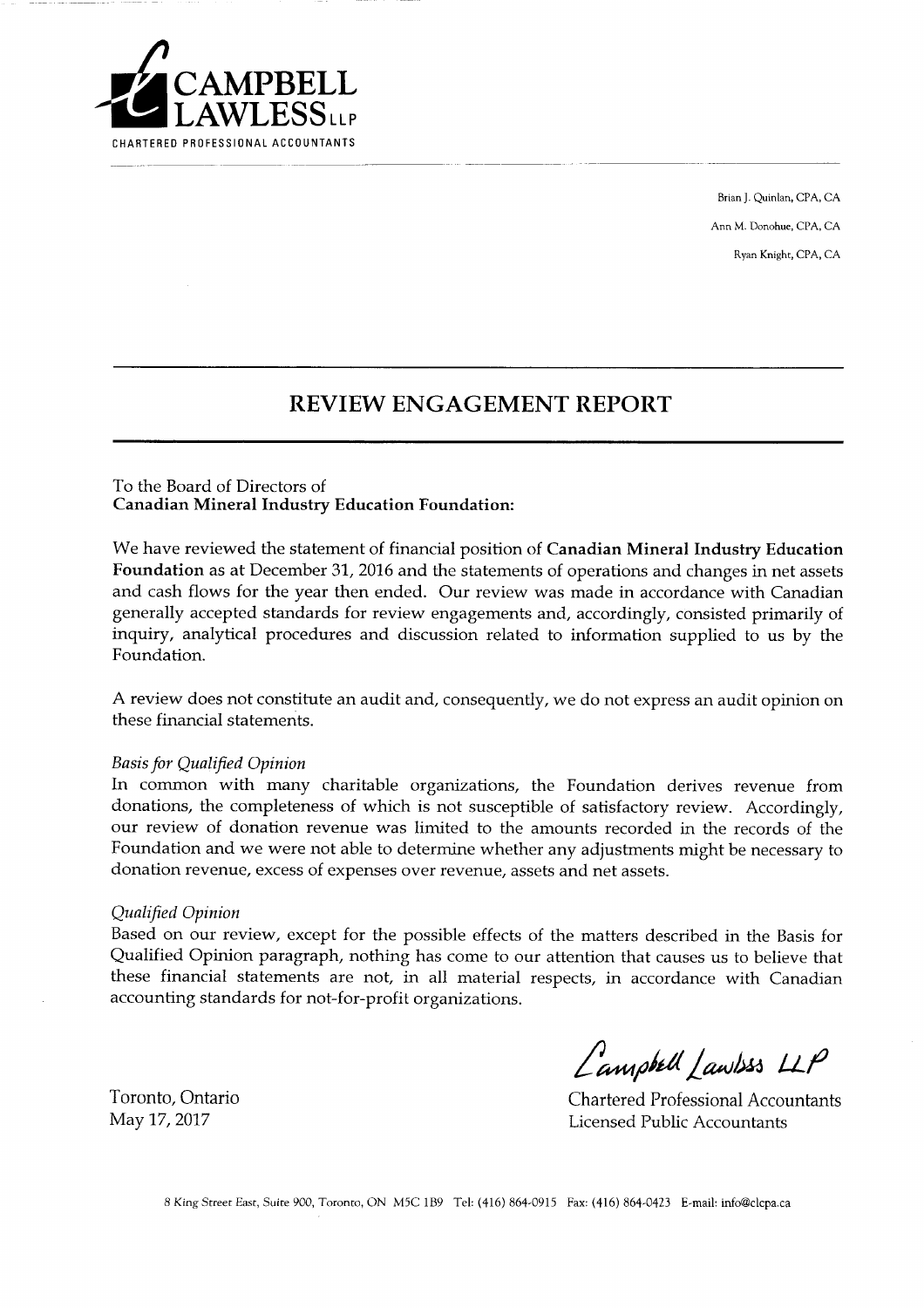## STATEMENT OF FINANCIAL POSITION

(Unaudited - See Review Engagement Report)

| 2015<br>\$         |
|--------------------|
|                    |
|                    |
|                    |
| 441,292<br>244,077 |
| 102,619            |
| 94,918             |
| 441,292<br>441,614 |
| 100,728            |
| 542,020<br>441,614 |
|                    |
|                    |
|                    |
| 5,549<br>5,178     |
|                    |
| 536,471<br>436,436 |
| 542,020<br>441,614 |
|                    |

see accompanying notes

On behalf of the Board:

 $\rm{Director}$ Grasspuhars ~

Director

avéas.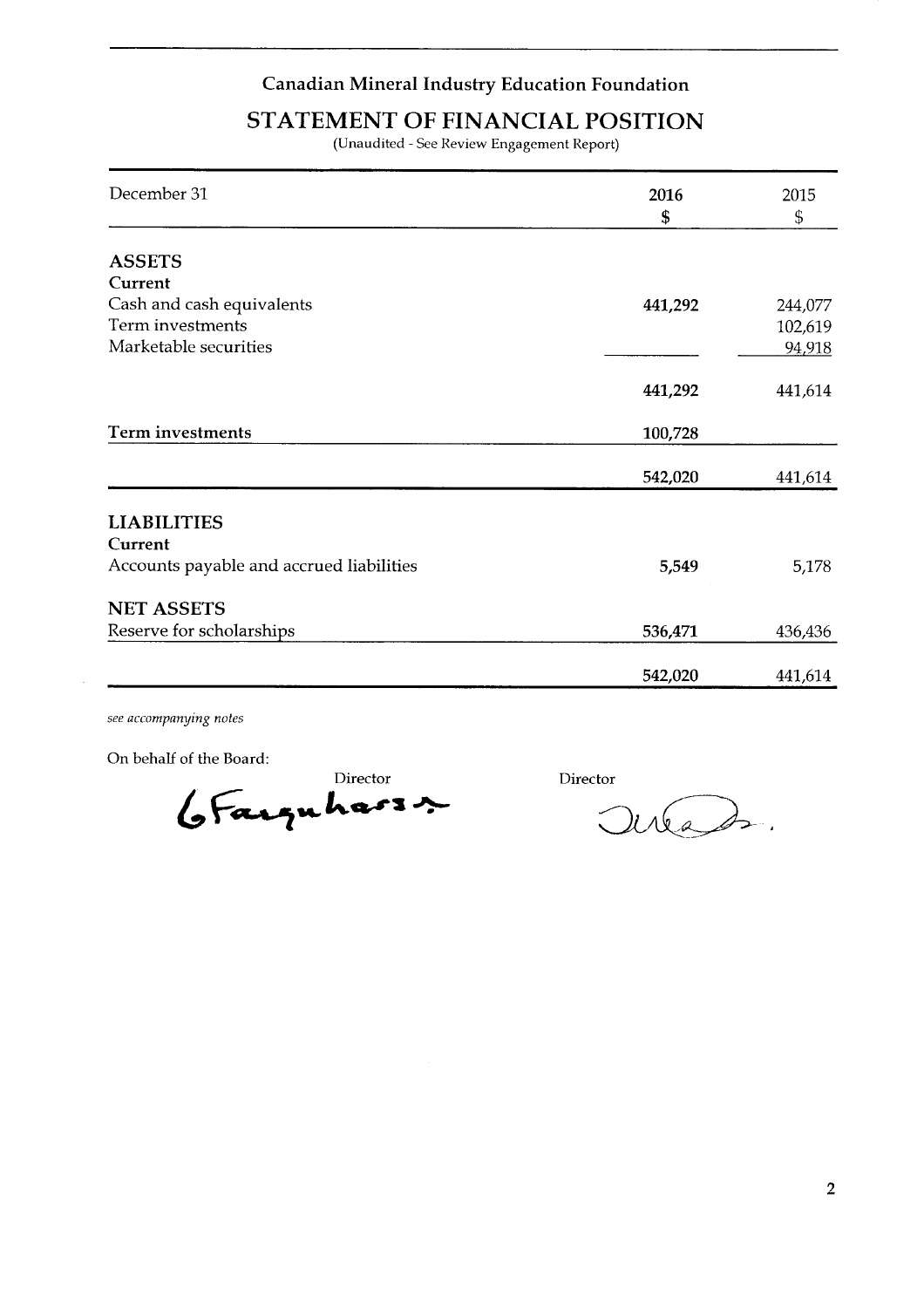Donations [note 3] *313,597* 207,025

# **3TATEMENT OF OPERATIONS AND CHANGES IN NET ASSETS**<br>(Unaudited - See Review Engagement Report)

| Year ended December 31                             |              |                |
|----------------------------------------------------|--------------|----------------|
|                                                    | 2016         | 2015           |
|                                                    | \$           | $\mathfrak{S}$ |
| Revenue                                            |              |                |
| Donations [note 3]                                 | 313,597      | 207,025        |
| Interest                                           | 4,173        | 5,196          |
|                                                    | 317,770      | <u>212,221</u> |
| <b>Expenses</b><br>Scholarship awards              | 205,000      | 217,500        |
| Administrative                                     |              |                |
| Secretarial and accounting honoraria               | 7,000        | 7,000          |
| Professional fees                                  | 3,221        | 2,938          |
| Miscellaneous                                      | <u>2,514</u> | 2,587          |
|                                                    | 217,735      | 230,025        |
| Excess of revenue over expenses for the year       | 100,035      | (17, 804)      |
| <b>Reserve for scholarships, beginning of year</b> | 436,436      | 454,240        |
| Reserve for scholarships, end of year              | 536,471      | 436,436        |

see accompanying notes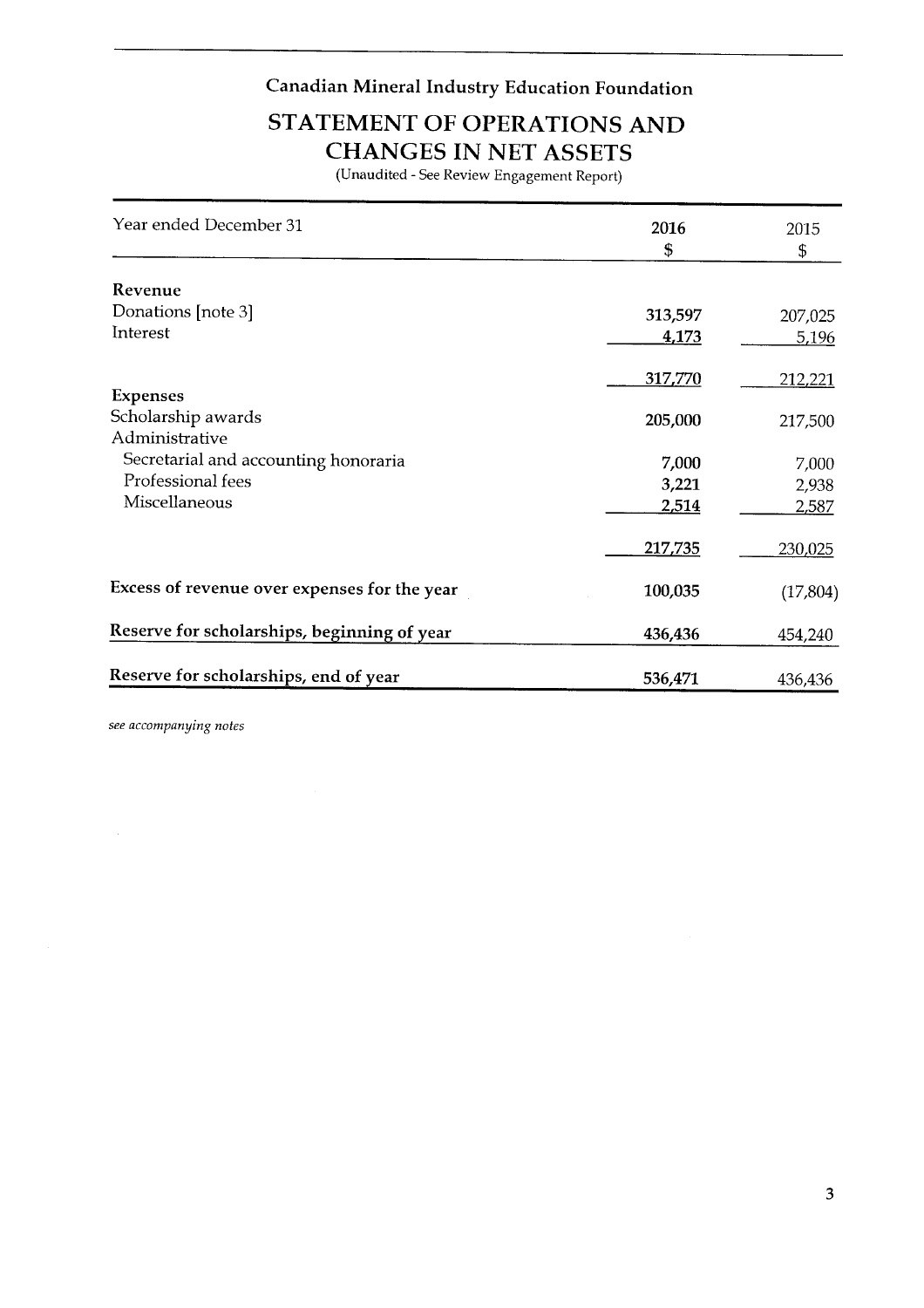#### $\alpha$ dministrative expense payments payments  $\alpha$ ation

2,421

1,410 million

Cash provided by interest on bank savings accounts

# STATEMENT OF CASH FLOWS (Unaudited - See Review Engagement Report)

| Year ended December 31                               | 2016           | 2015           |
|------------------------------------------------------|----------------|----------------|
|                                                      | \$             | $\mathfrak{s}$ |
| Cash flows from operating activities                 |                |                |
| Cash provided by donations                           | 303,000        | 102,000        |
| Cash provided by interest on bank savings accounts   | 2,421          | 1,410          |
| Scholarship payments                                 | (205,000)      | (217,500)      |
| Administrative expense payments                      | (12, 363)      | (13, 651)      |
| Net cash provided by (used in) operating activities  | 88,058         | (127, 741)     |
| Cash flows from investing activities                 |                |                |
| Proceeds on disposal of marketable securities        | 105,515        | 10,107         |
| Cash provided from maturing term investments         | 3,642          | 100,047        |
| Net cash provided by (used in) investing activities  | <u>109,157</u> | 110,154        |
| Net increase (decrease) in cash and cash equivalents |                |                |
| during the year                                      | 197,215        | (17, 587)      |
| Cash and cash equivalents, beginning of year         | 244,077        | 261,664        |
| Cash and cash equivalents, end of year               | 441,292        | 244,077        |
|                                                      |                |                |
| Cash and cash equivalents consist of:                |                |                |
| Cash                                                 | 29,749         | 31,113         |
| Investment savings accounts                          | 411,543        | 212,964        |
|                                                      | 441,292        | 244,077        |

see accompanying notes

 $\bar{\mathcal{A}}$ 

 $\hat{\boldsymbol{\epsilon}}$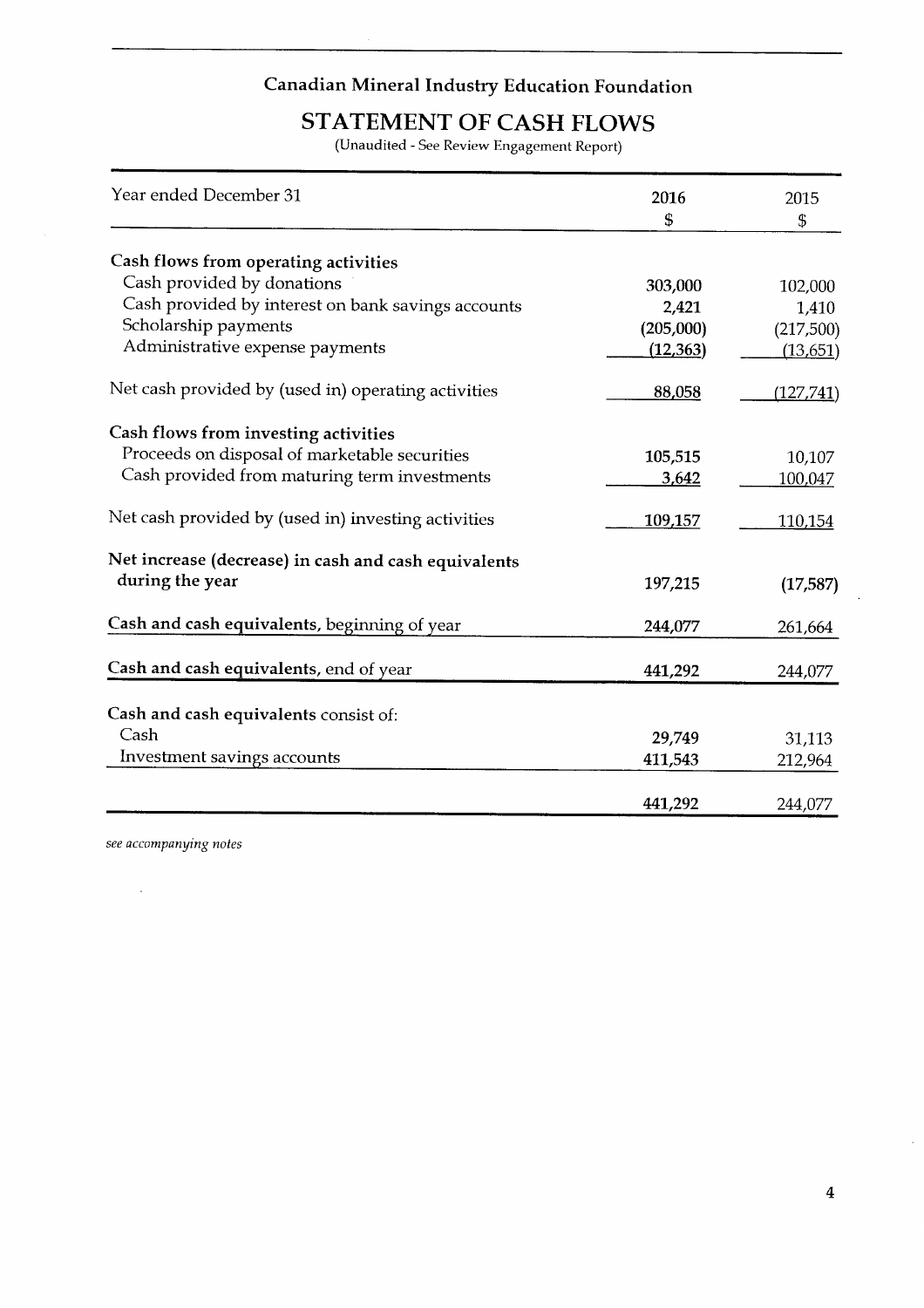charitable organization whose primary purpose, by providing scholarships, is to encourage and

#### $N$  of Foundation  $T$  on  $N$  11, 1970  $\overline{C}$  1, 1970  $\overline{C}$  Canada Corporations  $\overline{C}$ corporation without share capital. Effective October 16, 2014, the Foundation is continued

(Unaudited - See Review Engagement Report)

December 31, 2016

#### 1. PURPOSE OF THE ORGANIZATION

The Canadian Mineral Industry Education Foundation (the "Foundation") is a registered charitable organization whose primary purpose, by providing scholarships, is to encourage and assist students at universities in Canada enrolled in a discipline related to the mineral industry.

The Foundation was incorporated on May 11, 1970 under the Canada Corporations Act as a corporation without share capital. Effective October 16, 2014, the Foundation is continued under the Canada Not-for-profit Corporations Act.

The Foundation qualifies as a registered Canadian charity as defined in the Income Tax Act (Canada) and, as such, is exempt from income tax.

#### 2. SUMMARY OF SIGNIFICANT ACCOUNTING POLICIES

These financial statements have been prepared by management in accordance with Canadian accounting standards for not-for-profit organizations.

#### **Revenue recognition**

The Foundation follows the deferral method of accounting for donations. Unrestricted donations are recorded as revenue in the year they are received. Restricted donations are recognized as revenue in the year in which the related expenses are incurred.

Investment income is recognized as revenue on an accrual basis.

#### Scholarship awards

The Foundation awards conditional scholarships to qualifying applicants covering a period of up to three years. The Reserve for Scholarships is considered to be adequate to provide for scholarships awarded but not yet unconditionally payable.

#### Cash and cash equivalents

Cash and cash equivalents consist of cash in bank and highly liquid short-term investments that are readily convertible to known amounts of cash on demand.

#### Term investments

Term investments consist of guaranteed investment certificates and are purchased on the assumption that they will be held to maturity and accordingly are recorded at cost plus accrued interest, calculated using the effective interest rate method. This approximates market value of the investments.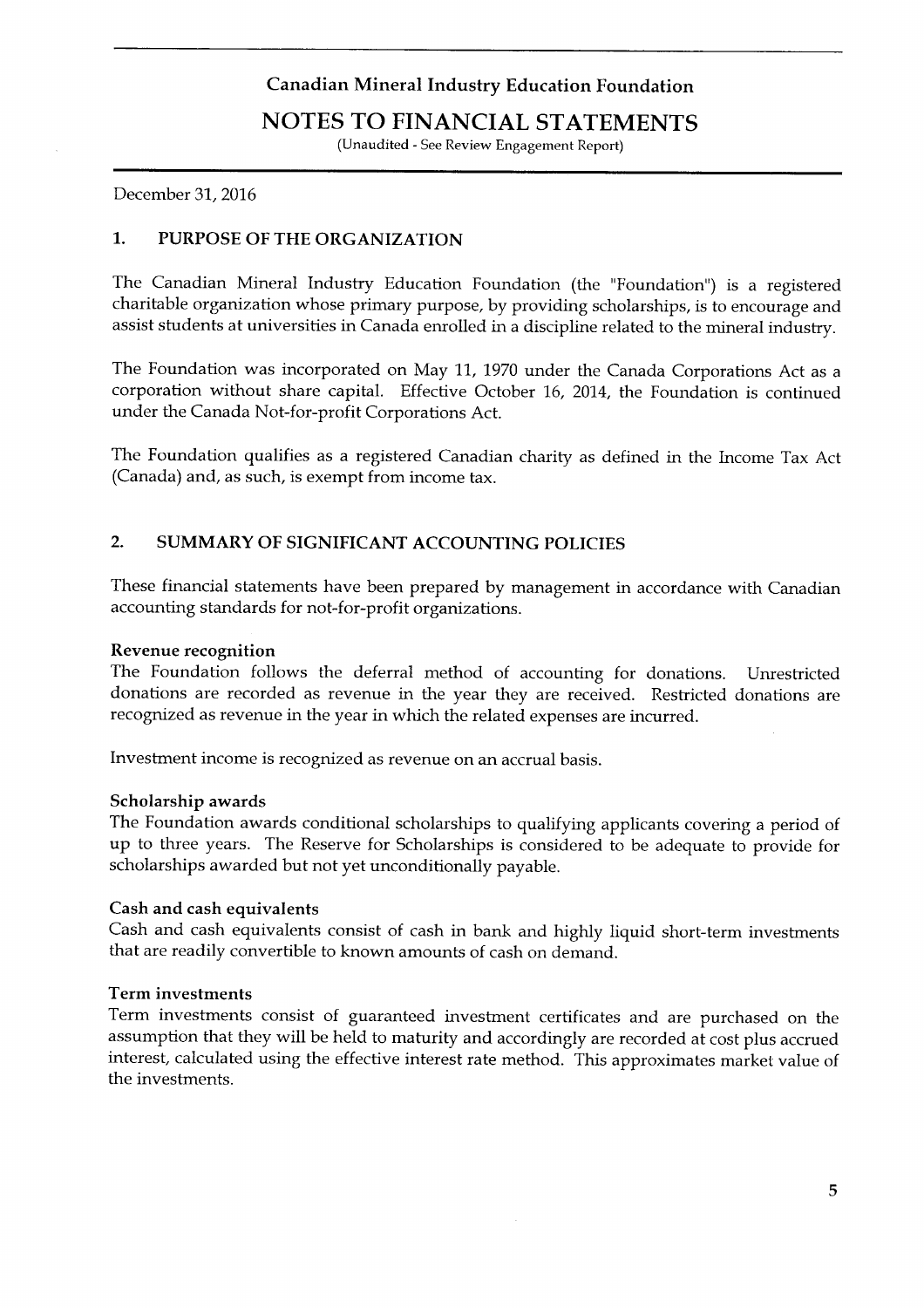#### $\sigma$  its subsequently measures all its financial assets and liabilities at amortized cost, and liabilities at amortized cost, and liabilities at amortized cost, and liabilities at amortized cost, and liabilities at amorti Canadian Militial Industries.

The Foundation initially measures its financial assets and liabilities at fair value. The

## NOTES TO FINANCIAL STATEMENTS

(Unaudited - See Review Engagement Report)

December 31, 2016

#### 2. SUMMARY OF SIGNIFICANT ACCOUNTING POLICIES (continued)

#### **Financial instruments**

The Foundation initially measures its financial assets and liabilities at fair value. The Foundation subsequently measures all its financial assets and liabilities at amortized cost, except for investments in marketable securities.

Financial assets and liabilities measured at amortized cost include cash and cash equivalents, term investments and accounts payable and accrued liabilities.

Investments in marketable securities are carried at fair value based on quoted market prices.

Changes in fair value are recognized in the statement of operations.

#### Impairment

Financial assets measured at amortized cost are assessed for indicators of impairment. The amount of the write-down is recognized in revenue over expenses. When there is an indication of impairment, the carrying amount of the asset is reduced directly or through the use of an allowance account. The previously recognized impairment loss may be reversed to the extent of the improvement, directly or by adjusting the allowance account, provided it is no greater than the amount that would have been reported at the date of the reversal had the impairment not been recognized previously. The amount of the reversal is recognized in revenue over approximately 88% (2015 - 87%) of donations came from members who are represented on the representations who are represented on the representations of  $\alpha$ 

#### Use of estimates

The preparation of the financial statements in conformity with Canadian accounting standards for not-for-profit organizations requires management to make estimates and assumptions that affect the reported amounts of assets and liabilities at the date of the financial statements and the reported amounts of revenues and expenses during the reporting period. Actual results could differ from the estimates.

#### 3. **DONATIONS**

Donors are eligible to be represented on the Board of Directors (the "Board"). During the year approximately 88% (2015 - 87%) of donations came from members who are represented on the Board, and 64% (2015 - 46%) came from one of the said members.